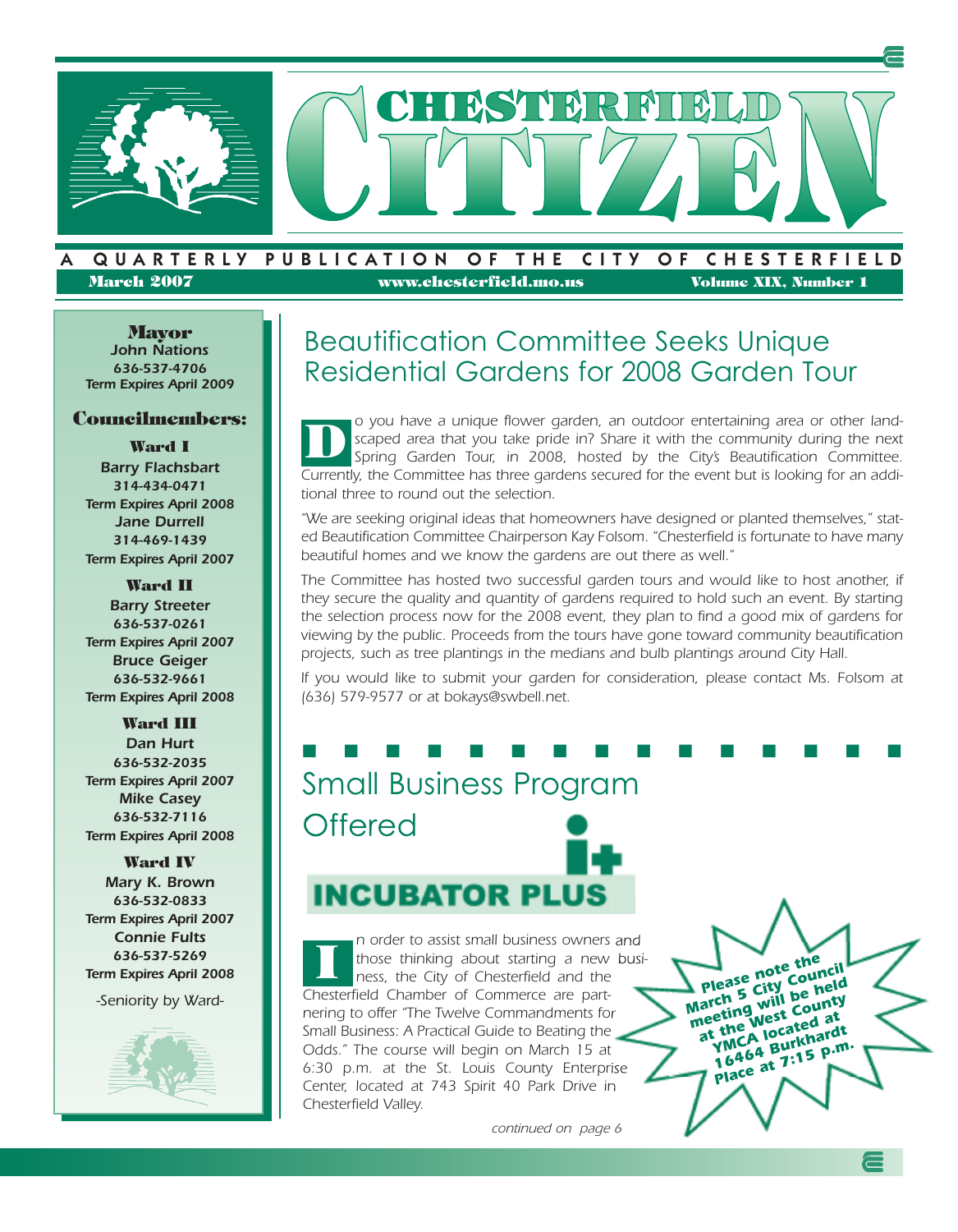### **From the Mayor**

eorge Bernard Shaw once stated that "the American city should be a collection of communities where every member has a right to belong. It should be a place where every man feels safe on his streets and in the house of his friends. It should be a place where each of us can find the satisfaction and warmth which comes from being a member of the community of man." Chesterfield is just the type of community of which Shaw was referencing. We are one of the safest communities in the country and one that strives to provide the highest quality of municipal services to enhance the overall quality of life for all our residents. I am pleased to report to you that 2006 was another successful year for your City and your City government. **G**

In July, by partnering with Westfield Chesterfield and Sachs Properties, the City was able to bring to Chesterfield our first annual Fourth of July Celebration. An estimated 15,000 people took part in the celebration which included live entertainment, refreshments and a fabulous fireworks display. Look for an even more successful event in 2007.

Several enhancements to build on Chesterfield's quality of life were either completed or put into motion in 2006. Thanks to the funds generated by Proposition P, the parks and recreation sales tax approved by voters in 2004, we were able to provide several improvements to the Chesterfield Valley Athletic Complex (CVAC) this past year, including the addition of walking paths among the fields, enhanced landscaping, paved parking lots and roadways, new pavilions, a concessions facility and additional restroom facilities. Over 340,000 players, coaches, spectators and officials utilized the complex last year to play a variety of youth, high school, college and adult sporting events. Utilization of the CVAC increased over 14% to a record 14,305 hours, with baseball and softball being the most popular sport. Additionally, over 200 youth baseball teams from across the country descended upon Chesterfield to participate in the American Amateur Youth Baseball Alliance World Series. I would especially like to thank all the parents who encourage their children to participate in these sports and spend countless hours coaching and offering their support. The success of the CVAC wouldn't be possible without you.

Improvements began on the Chesterfield Family Aquatic Center which include the addition of a 250' lazy river, two slides and a new children's play area. The improvements will be completed in time for opening day on May 26, 2007. We are working to enhance the master plan of Central Park to include future improvements such as an amphitheater, two additional lakes, walking trails, a boat house and additional roadways and parking to complement Sachs Properties' Downtown Chesterfield project adjacent to the park. In our efforts to continually maintain safe walking paths and road-

**2**

ways, our public works employees replaced 1211 slabs, or 1.15 miles, of sidewalks and 42,370 square yards, or 2.8 miles, of streets.

You have heard me say many times that the City of Chesterfield has the best and brightest employees of any municipality, and in 2006, we were honored to have one of our employees recognized



nationally. Director of Public Works and City Engineer Mike Geisel was named a 2006 Top Ten Public Works Leader of the Year by the American Public Works Association. The APWA selected 10 outstanding public works professionals from across the U.S. and Canada for their professionalism, expertise and career-long dedication and service.

The Chesterfield Beautification Committee continued to enhance and beautify our surroundings by using the proceeds from the Garden Tour and volunteer assistance to plant thousands of bulbs and native perennials around City Hall and by directing the planting of trees, shrubs and greenery in the public rights-of-way. Additionally, the Committee awarded several subdivisions and businesses with Beautification Awards. And for the ninth year in a row, the National Arbor Day Foundation and the National Association of State Foresters awarded the City with the Tree City USA designation.

Residential and commercial development continues to be strong in our community with over 1.3 million square feet of space having been reviewed and approved through our planning process. In response to concerns from residents and businesses, the City approved the creation of the Wild Horse Creek Overlay District, which provides development criteria for the 110 acres located north of Wild Horse Creek Road, commonly referred to as the "bow tie". New standards on building heights, retention of open space, parking limitations and preservation of natural features will ensure that this area will be compatible with the neighborhoods of which it is such an integral part.

In the area of commercial development, Duke Realty and Gundaker Commercial have partnered to redevelop the former St. Louis County Adult Correctional Center site in the Chesterfield Valley. This 32-acre development called Spirit of St. Louis Corporate Center will house two "Class-A" multi-story office buildings along Highway 40 with retail and restaurant outlot space along Chesterfield Airport Road to serve the employees of the campus. Demolition of the correctional center is to begin in mid-2007. The redevelopment of this site into a more appropriate and compatible use has been a longterm goal, which I am glad to report is nearing realization.

continued on page 4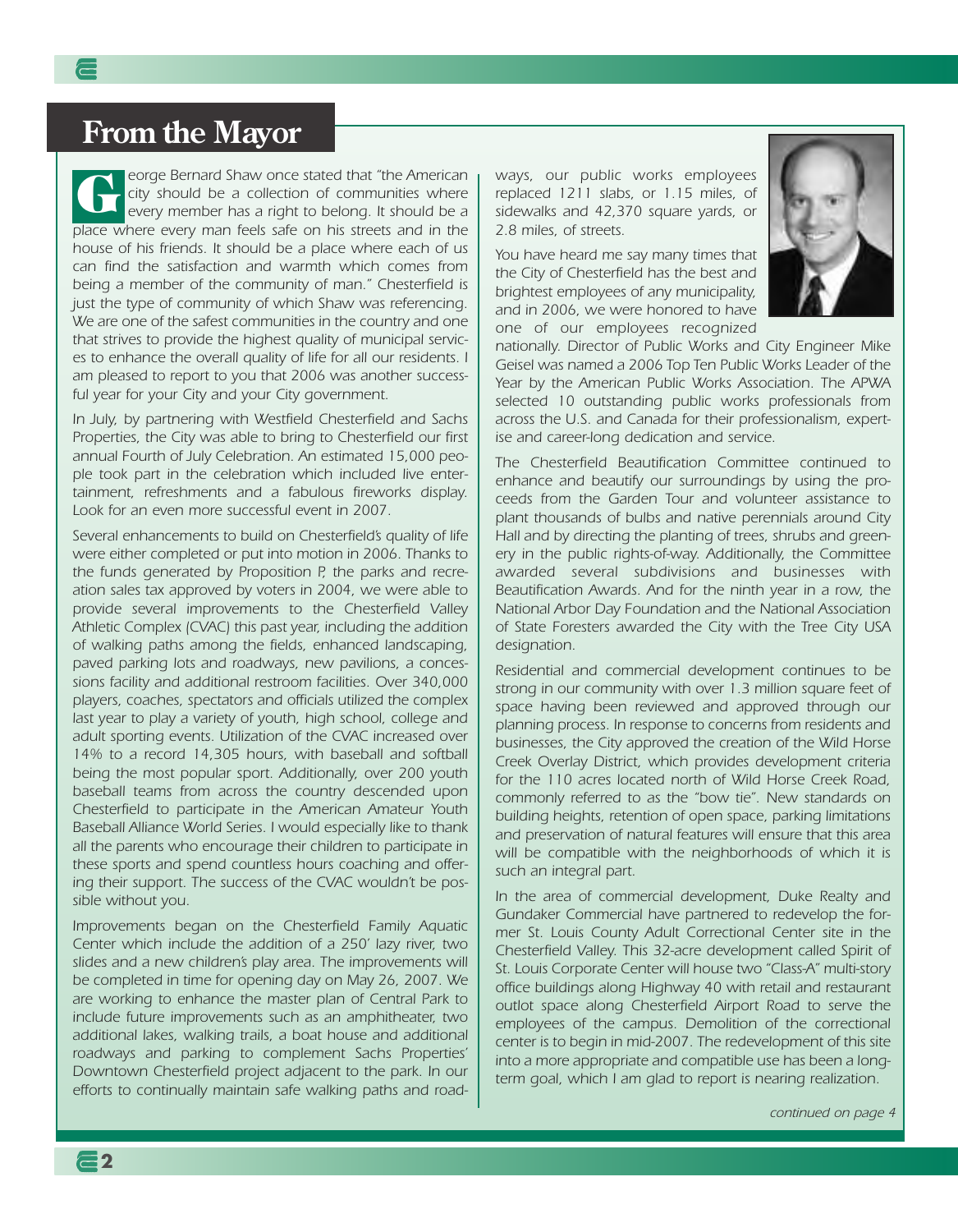## Lafayette **Older Adults** Program

Are you interested in making new friends, hearing great speakers, going on exciting trips, playing Bingo or cards? If you exciting trips,<br>playing Bingo or cards? If<br>you are 55 or older, Lafayette Older Adults Program (LOAP) may be just what you are looking for. LOAP is available to older adults in our community as a result of a cooperative effort involving the cities of Ballwin, Chesterfield, Ellisville, Manchester, Wildwood and Winchester, and the Parkway and Rockwood school districts. Meetings are held on the second and fourth Mondays of each month from 10 a.m. to 2 p.m. at the Ballwin Golf Club located on Holloway Road, just south of the Ballwin Aquatic Center. There are usually 65-80 people in attendance. Participants bring a sack lunch. Coffee, tea, soda and dessert are provided.

At a typical meeting, people usually visit and socialize from 10-10:30 a.m. At 10:30 a.m., the entertainment will start, variying from a band or singer providing musical entertainment to a doctor, historian or other speaker giving a presentation. The entertainment usually lasts about an hour, followed by lunch. Bingo is available for the remainder of the time.

**■**

**■**

**■**

**■**

**■**

**■**

**■**

**■**

**■**

**■**

**■**

**■**

**■**

**■**

**■**

**■**

**■**

**■**

**■**

**■**

**■**

**■**

**■**

**■**

**■**

**■**

**■**

**■**

**■**

Regular meetings cost \$1; day trips and special luncheons are optional and involve separate fees. Trip space is limited with reservations on a first-come, first-served basis. Prepayment is required for all luncheons and trips. Detailed information and registration forms are available at all LOAP meetings. For more information, call (636) 537-4777.

# Political Sign Placement

If you plan on placing a political campaign sign on your property, please be aware that the City of Chesterfield Zoning Ordinance requires that these signs only be erected on private property. Signs should not be placed in the right-of-way, which is generally a distance of seven (7) feet from the curb. This is a safety precaution since signs in the right-of-way could be a distraction to drivers and could limit or block visibility. The City of Chesterfield will remove and dispose of signs that are in the right-of-way.

## We Thought You'd Like to Know…

Many of you may have noticed a couple of new red and blue creatures in Chesterfield Commons and wondered just what they were and why they were there. THF, the developer of Chesterfield Commons, has graciously donated and placed two sculptures in the common area behind Lowe's. The subject of each sculpture is a horse made by artist Fred Prescott. They are kinetic sculptures, meaning they move when touched. The artist welded spatial planes of metal together to form the mechanical creations. Once welded, each piece is powder coated. This style of painting prevents chipping and ensures the finish is suitable for the outdoors.

Prescott is widely acknowledged to be one of the most important kinetic sculpture artists of our time. He is recognized for his technical proficiency and whimsy of his subject pieces. He is 46 and resides in Maui, Hawaii. He grew up working in his father's metal fabrication shop, leading to his comfort in welding. Prescott's approach to his work is to create original concept drawings and reduce them to simple shapes that he fabricates and welds. The welded planes create movement to the eye in ways that leave the viewer guessing about the angles of the pieces.



## Home Addresses Painted on Curbs

Have you been given flyers recommending that your home address be painted on your curb? The City of Chesterfield does not endorse nor recommend this practice. Emergency personnel and delivery people do not look at the curb for your home address. City of Chesterfield Ordinance No. 337 states that all buildings and structures having a post office address must list the street number on the face of the building and/or on the mailbox.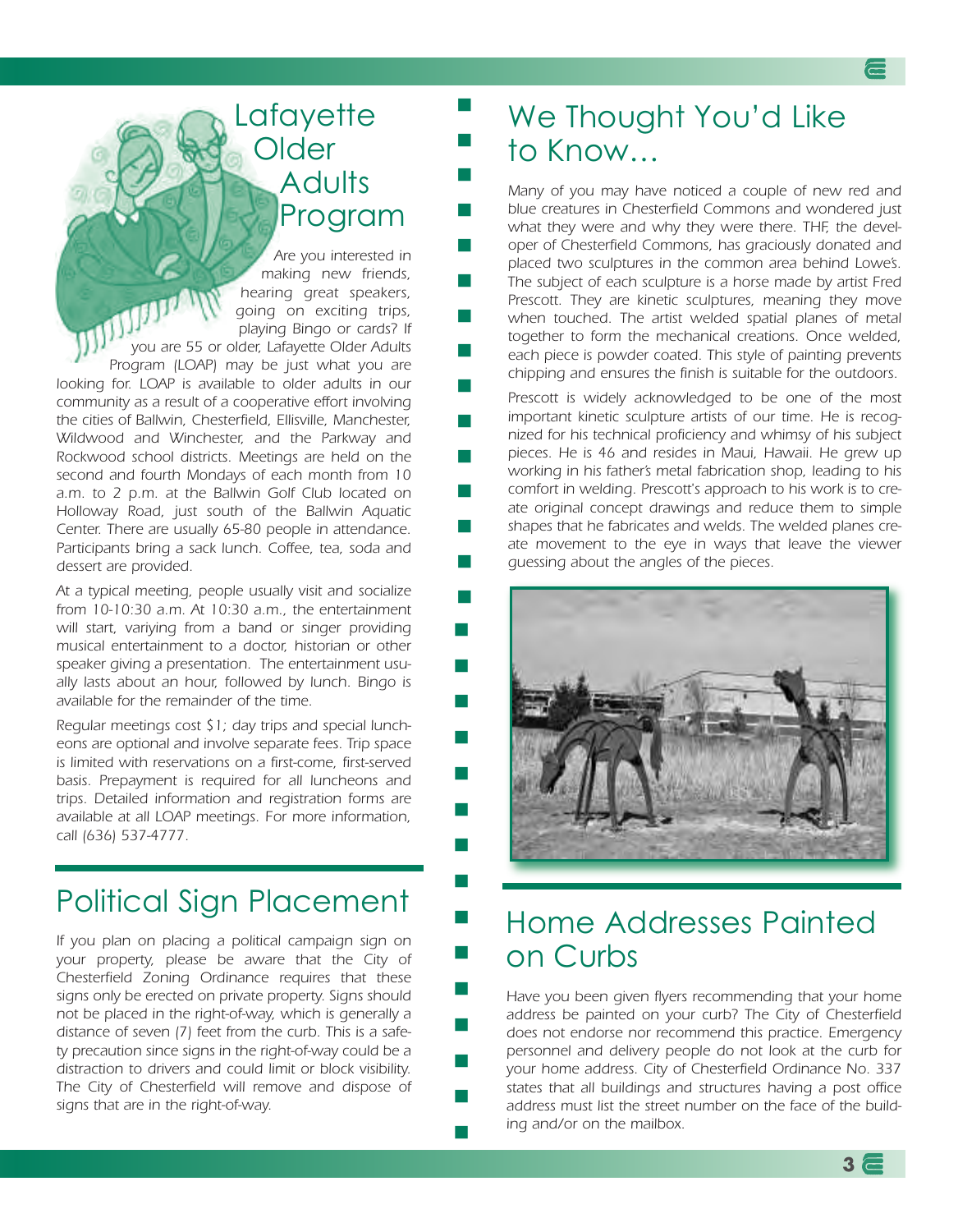continued from page 2

Quality health care that is easily accessible is something we all value to have in our communities, and in Chesterfield, it is this quality of life component that sets us apart from so many others in the region. In 2006, we were fortunate to have several health care providers choose to expand their locations in Chesterfield. Outpatient facilities lead the way in new development occurring in Chesterfield due to an increasing nationwide trend for providing outpatient services brought about by improved imaging technologies and new surgical techniques.

We are fortunate to have a medical facility of the caliber of St. Luke's Hospital in Chesterfield, which is constructing new facilities to include outpatient services, physical rehabilitation care, and administrative office space, in addition to a new cardiovascular intensive-care unit at the main campus. St. John's Mercy Medical Center is constructing a new 50 bed rehabilitation hospital along the North Outer 40 Road that incorporates the existing rehabilitation unit from the main hospital in Creve Coeur. Washington University School of Medicine and Barnes Jewish Hospital have partnered to operate an outpatient orthopedic facility south of Highway 40 in east Chesterfield. Pepose Vision Institute is expanding to a new \$7.8 million facility along Clarkson Road. Increased demand for eye care and correction has led to this local expansion.

Since its incorporation in 1988, public safety has been one of our top priorities and I'm proud to report that we have one of the best and most respected police departments in the country and one of the lowest crime rates as well. Statistics published by the Missouri Attorney General's office consistently show that Chesterfield is the safest city in Missouri with a population over 40,000. Our staff of 97 police personnel handled 54,745 calls for service in 2006 and managed over 10,000 pieces of evidence. Chesterfield once again completed a three-year process during which they adhered to strict international guidelines set by the Commission on Accreditation for Law Enforcement Agencies.

I often refer to Chesterfield as a "City of Volunteers" and without your help, the many achievements over the years would not be possible. Recognized for their efforts in volunteering, Dan Rothwell was named the 2005 Citizen of the Year, and Richard Martens was given the first Leonard Blake Ancient History Award. Both men have long contributed their time, knowledge and talents to make Chesterfield a better place.

This year holds many more exciting things for our residents, including a summertime movie series on the plaza at City Hall, the expanded Chesterfield Family Aquatic Center, more improvements to the CVAC, transportation improvements, and the kick off of the Downtown Chesterfield project. Be assured that your elected officials and City staff are working to continually improve our quality of life by striving to meet what I call the "3 R's" of government: Responsible, Responsive and Representative. I renew my commitment to you that everyday we are working to make Chesterfield a better place to live.

Best regards to you and your family during the coming year.

×fale.

John Nations **Mayor** 

**e**

#### *March*

- *5 City Council* YMCA, 7:15 p.m.
- *12 Planning Commission* City Hall, 7 p.m.
- *19 City Council* City Hall, 7 p.m.
- *26 Planning Commission* City Hall, 7 p.m.

#### *April*

- *3 Municipal Election* Please vote!
- **d***9 Planning Commission* City Hall, 7 p.m.
- **n**<br> **n**<br> **n** *16 City Council (Installation of newly-elected officials)* City Hall, 7 p.m.
- *23 Planning Commission* City Hall, 7 p.m.

#### *May*

- *7 City Council* City Hall, 7 p.m.
- **l** *14 Planning Commission* City Hall, 7 p.m.
- *21 City Council* City Hall, 7 p.m.
- **a***28 City Hall Closed* Observance of Memorial Day
- *30 Planning Commission* City Hall, 7 p.m.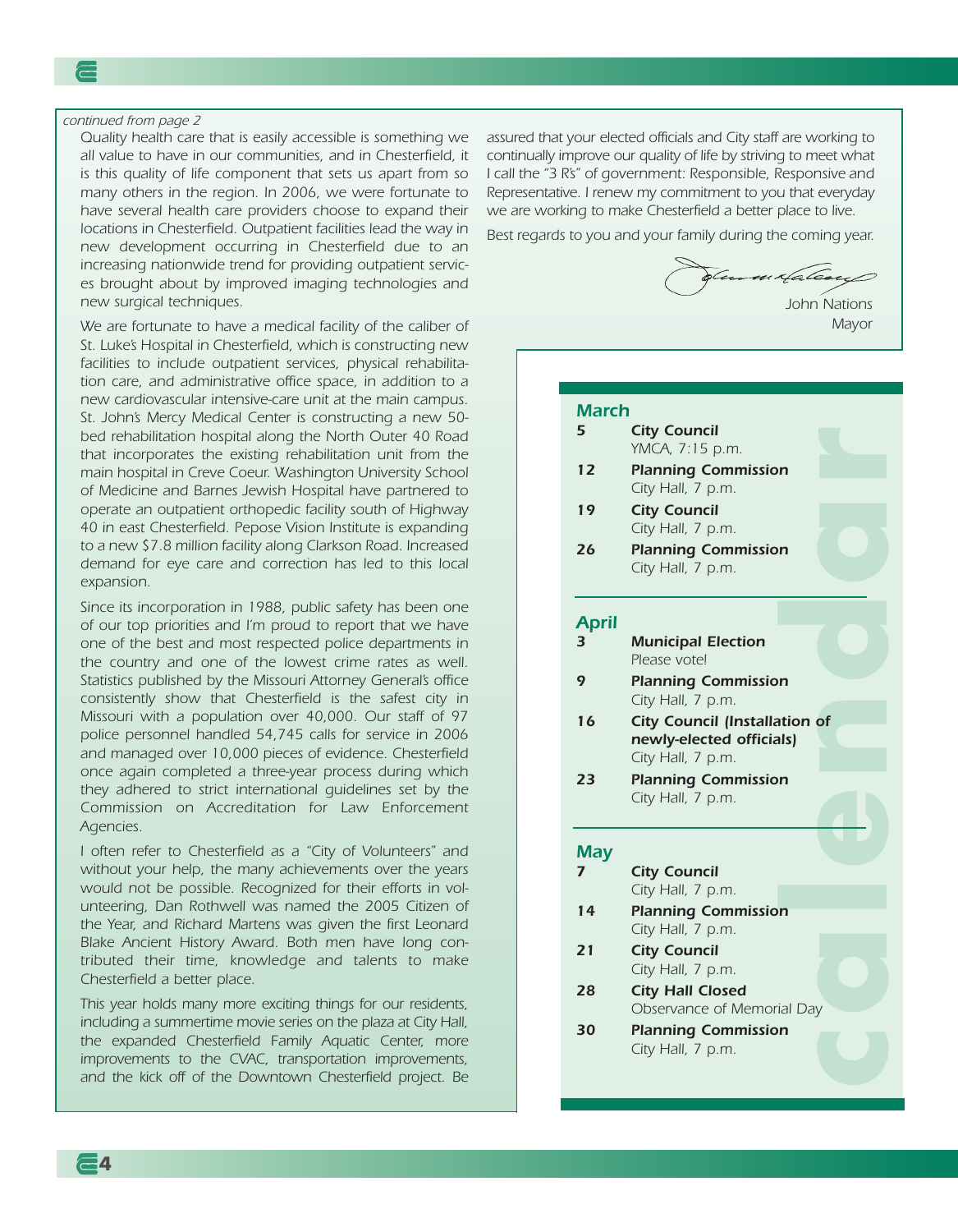# Key Police Initiatives Prove to be Advantage for Residents

t has been one year since the Police Department committed to implementing and expanding two key initiatives. The programs known as "Community Oriented Policing & Problem Solving" and "Crisis Intervention" were designed to address ongoing yet often unidentified needs within our community. In one year's time, these programs have contributed to easing the suffering of those in crisis and identifying and curtailing neighborhood criminal activity while still in its infancy. **I**

*Community Oriented Policing & Problem Solving (COPPS):* Staffed with specially trained officers, the COPPS unit addresses community needs and concerns, both in schools and in each of our residential areas. This unit does not replace the permanently assigned sector officers; rather it supplements their efforts with a team of uniquely trained officers who are charged with devoting much of their time to addressing citizen-specific needs and concerns. Some examples of COPPS-related assignments include issues related to mental illness, drug activity investigation, animal complaints, noise complaints, prowlers, excessive parties, trespassing, graffiti or other nuisance related issues. COPPS officers address these issues from a problem-solving standpoint and strive to continuously monitor such situations from detection to resolution. Throughout the past year, the unit has received scores of tips as well as a significant amount of criminal intelligence from the community. Based on this information, COPPS officers have conducted investigations and surveillance that have resulted in excess of twenty-five felony charges and over sixty misdemeanor charges. In addition, the unit has resolved over seventy non-criminal neighborhood problems.

*Crisis Intervention Team (CIT):* While somewhat prevalent yet not often discussed, there is a segment of our community who suffer from mental illness-related issues. The Police Department took note of this ever increasing need and in 2006 expanded CIT. This team now consists of 16 officers who have been uniquely trained to intervene with those persons who are mentally ill or who find themselves in various stages of mental health crisis. These officers receive special training through the National Alliance for Mental Illness. CIT officers respond to all mental health-related calls. It is the role of these officers to establish a rapport with the person in crisis, assist them in obtaining immediate professional support and later follow up with the individual while in a non-crisis environment. CIT officers are often called upon to intervene in ongoing mental health issues that may directly affect the neighborhood as a whole. As with COPPS, support and resolution is the goal of CIT. In the past year, CIT officers have intervened in 91 mental health crisis issues. Of these 91 cases, 80 have been referred to mental health professionals for evaluation and treatment.

COPPS and CIT are proven concepts that transcend the traditional reactionary approach to law enforcement and supplement it with a more proactive problem solving model.

If you would like more information, or have need for the services of either program, or would like a member of the program to address your group, please contact Sgt. Christopher Connelly at (636) 537-6750.

#### **■ ■ ■ ■ ■ ■ ■ ■ ■ ■ ■ ■ ■ ■ ■ ■ ■ ■ ■ ■ ■ ■ ■ ■ ■ ■ ■ ■ ■ ■ ■ ■**

## Safety Town

Registration for Safety Town will be held from 6:30 to 8 p.m., on Wednesday, April 4, at City Hall. Registration will be on a first-come, first-served basis. Preference will be given to children who reside in the City of Chesterfield and who have not previously attended Safety Town.

Safety Town will be held at the Parkway Early Childhood Education Center, 14605 Clayton Road, for six sessions this summer. The program is for 4, 5, and 6-year-old children *only*. Children cannot be younger than 4 years of age or older than 6 years of age at the beginning of the session in which they are enrolled.

Only parents, guardians or family members will be allowed to register their children. If all sessions are not filled at the April 4 registration, application forms will be available on the City's

website and at the Chesterfield Police Department. Children do not have to be residents of Chesterfield or members of the Parkway School District to attend.

#### *The session dates and times are as follows:*

| <b>Session 1</b> | June 11-June 22 | 10 a.m.-noon |
|------------------|-----------------|--------------|
| <b>Session 2</b> | June 11-June 22 | $1-3$ p.m.   |
| <b>Session 3</b> | June 25-July 6  | 10 a.m.-noon |
| <b>Session 4</b> | June 25-July 6  | $1-3$ p.m.   |
| <b>Session 5</b> | July 9-July 20  | 10 a.m.-noon |
| <b>Session 6</b> | July 9-July 20  | $1-3$ p.m.   |

For additional information, contact the Chesterfield Police Bureau of Community Affairs at (636) 537-3000.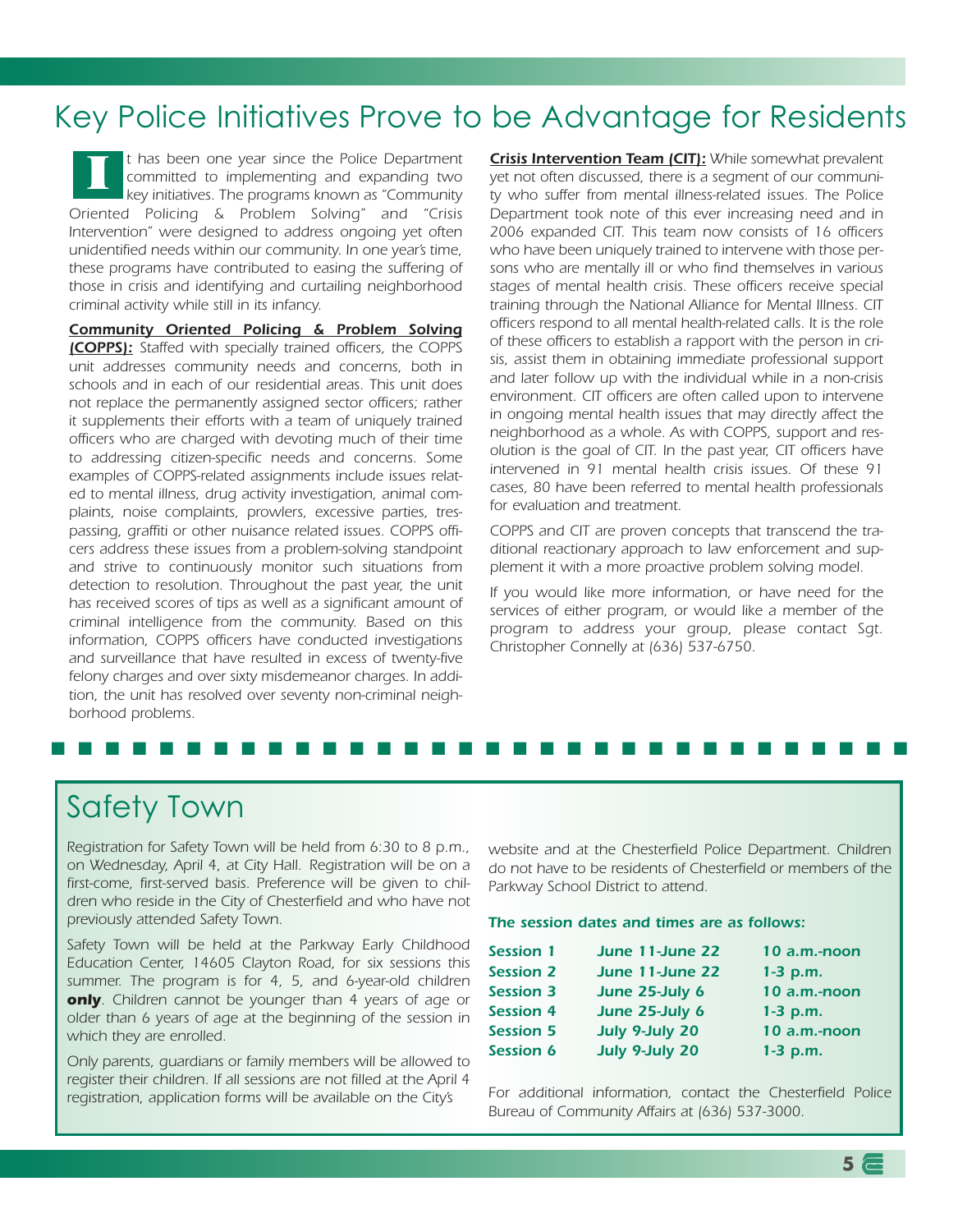continued from page 1

#### Small Business Program Offered

The program serves as a rules-of-the-road course for entrepreneurs, providing them with the frame of reference needed to be successful and will be presented over 14 weeks in 90-minute sessions each Thursday. The presenter is entrepreneur and consultant Richard Sacks of the Sacks Group, who covers everything from utilizing cash as a strategic tool to human resource issues and managing stress.

The cost for the 14-week program is \$150 per person. Cash, checks and credit cards are accepted. For program information or to register, call (636) 537-6720 or visit www.chesterfield.mo.us.

### Families on the Prairie Day at Faust Park

Join the Citizens Committee for the Environment, Community Habitat Team and historical exhibitors on May 12 and 13 from 10 a.m. to 5 p.m. in celebration of the 200th anniversary of Frederick Bates' settling in Chesterfield. President Thomas Jefferson appointed him Secretary of the Territory and Land Commissioner. See a native tall grass prairie and receive free native flora to help your family establish plantings for a butterfly garden. Your garden can be certified by the National Wildlife Federation (NWF) like more than 23 family gardens, since Chesterfield was certified in the spring of 2005.



**■ ■ ■ ■ ■ ■ ■ ■ ■ ■ ■ ■ ■ ■ ■**

## 16th Annual Tree, Earth and Arbor Day: Sustainability… Everyone's Job!

On Saturday, April 28, 2007 in Chesterfield Central Park, 16365 Lydia Hill Drive, from 9 a.m. to noon, celebrate 16 years of conservation of native and natural resources, and meet state, regional and local exhibitors showcasing sustainability. Learn to audit your energy efficiencies and reconnect with nature. Make sustainable choices by e-cycling household electronics, recycling used athletic shoes and participating in our annual recycle drive. Additionally, a limited amount of native trees and shrubs will be available for attendees, including Redbud, Flowering Dogwood, Spicebush, Buttonbush, Ninebark and Witch Hazel.

E-cycle family household electronics and other items. Acceptable items include PC parts, phones, pagers, printers, faxes, scanners, clocks, telecommunications equipment, telephone equipment, audio equipment, video equipment, VCRs, tape recorders, stereos, DVD players, DVDs, CDs, cables, cassettes, videos, kitchen appliances, "spent" house/garden metals, curling irons, radios, irons and electric skillets. Please note that Hazwaste recycling fees apply for the following: TV=\$10; Computer Monitor=\$5.



Recycle old and/or used athletic shoes with Chesterfield Police Department and Monarch Fire Protection District personnel. Recycling these shoes keeps them out of landfills and allows them to be remanufactured into indoor/outdoor athletic surfaces. Tie them together, make sure they are mud-free and have no metal parts (e.g., cleats, spikes, eyelets, blades, zippers, etc.).

Visit www.stlouisearthday.org or www.chesterfield.mo.us to learn more about these opportunities or pick up a "Tree Day" flyer at City Hall.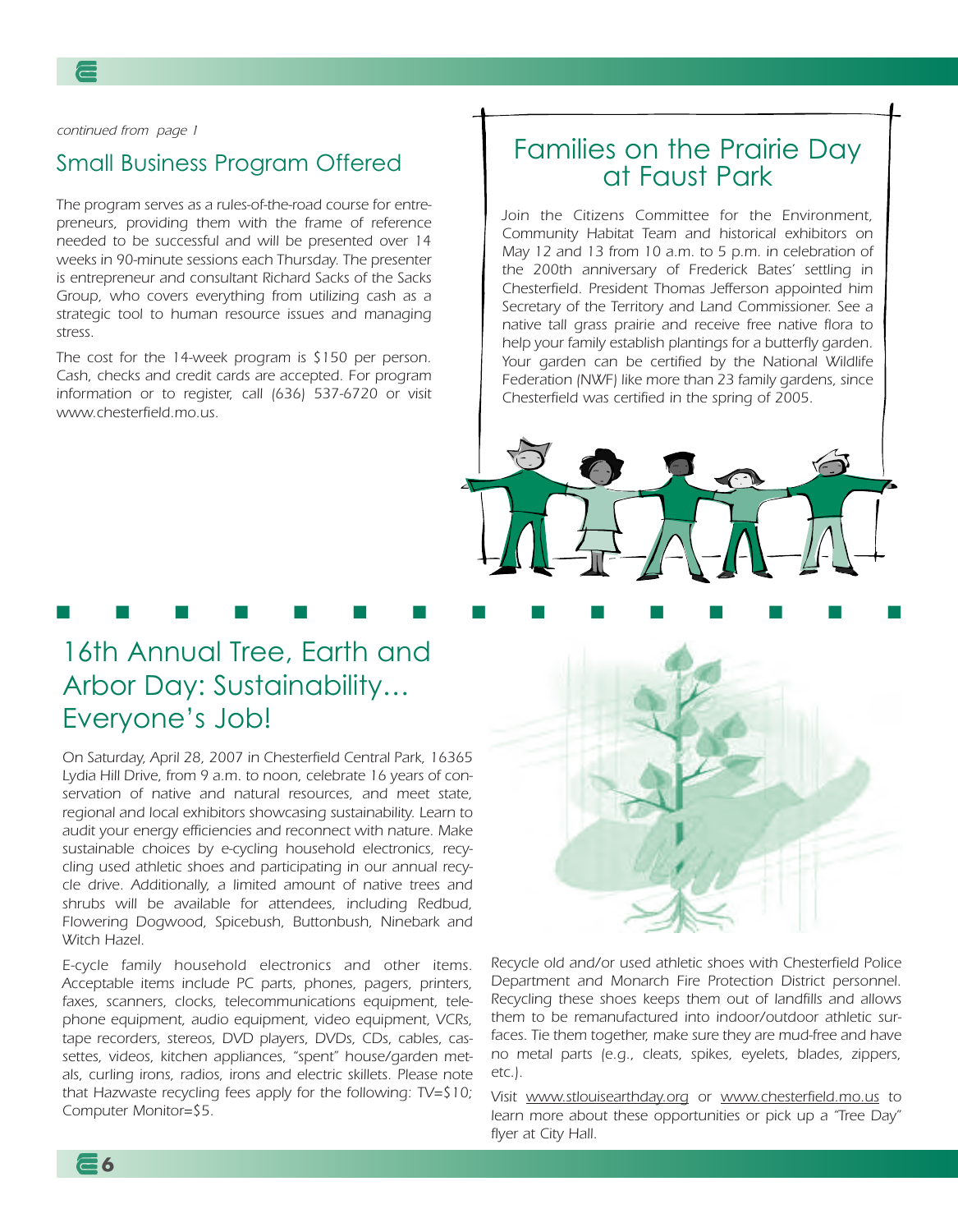# Subdivision Trustee **Update**

The City of Chesterfield is in the process of updating its comprehensive list of subdivision trustees. The City provides trustees with notices of public hearings and upcoming projects that affect their subdivisions. The City will also provide trustees with City Council adopted ordinances and resolutions which may be of interest to residents.

Please be advised that trustee information is public information and is routinely provided, as a public service by the City, to anyone requesting this information.

If you are a new trustee or know of any changes in your subdivision, please download the "Trustee Information Form" on the City's website at www.chesterfield.mo.us.

- 1. Type keyword trusteeform in the "infoFinder" box and click on the blue "GO" button, or use the Forms & Permits | City Clerk link.
- 2. Complete the Trustee Information form.
- 3. Mail, fax, or email the form as directed.

Please call the City Hall Customer Service Center at (636) 537-4000 if you would like a Trustee Information Form mailed, emailed, or faxed to you.



# AARP Older Driver Course

he Chesterfield Police Department is proud to announce a cooperative effort with AARP in sponsorship of the "55 Alive" driver safety program. AARP "55 Alive" is the nation's first and largest classroom driver improvement course. It provides a thorough review of the "rules of the road" with an emphasis on defensive driving practices. The eight-hour course is taught in two, four-hour sessions spanning two days. There are NO tests but a minimal student fee (\$10) will be charged. Graduates may also be eligible to receive a discount from their auto insurance carrier. **T**

The Chesterfield course will be held on Tuesday, May 22 and Wednesday, May 23 from 9 a.m. to 1 p.m. each day at City Hall. Reservations are required and attendance for both days is required.

For further information or to register, contact the program coordinator, Officer Mark Caswell, at (636) 537-6769 or mcaswell@chesterfield.mo.us.



### Commercial Recycling and Chesterfield Area Recycling Directories Now Available

Due to recent revisions of St. Louis County's Solid Waste Ordinance, the City has been directed to achieve a 50% diversion of solid waste going to landfills by 2010. To aid in this effort, the Citizens Committee for the Environment just released the following flyers: "Waste Haulers Providing Recycling to Commercial Entities and Recycling Service Providers for Commercial Businesses" and "Chesterfield Area…What and Where to Recycle…At Home, At Work, or At School." Various additional recycling flyers are available, especially on Single Stream Recycling which is the most inclusive of commingled recyclables collection available for families and, now, for businesses. To obtain the flyer, visit the City's website at www.chesterfield.mo.us and search for "Commercial Recycling" in the Info finder box. Flyers are also available at City Hall.